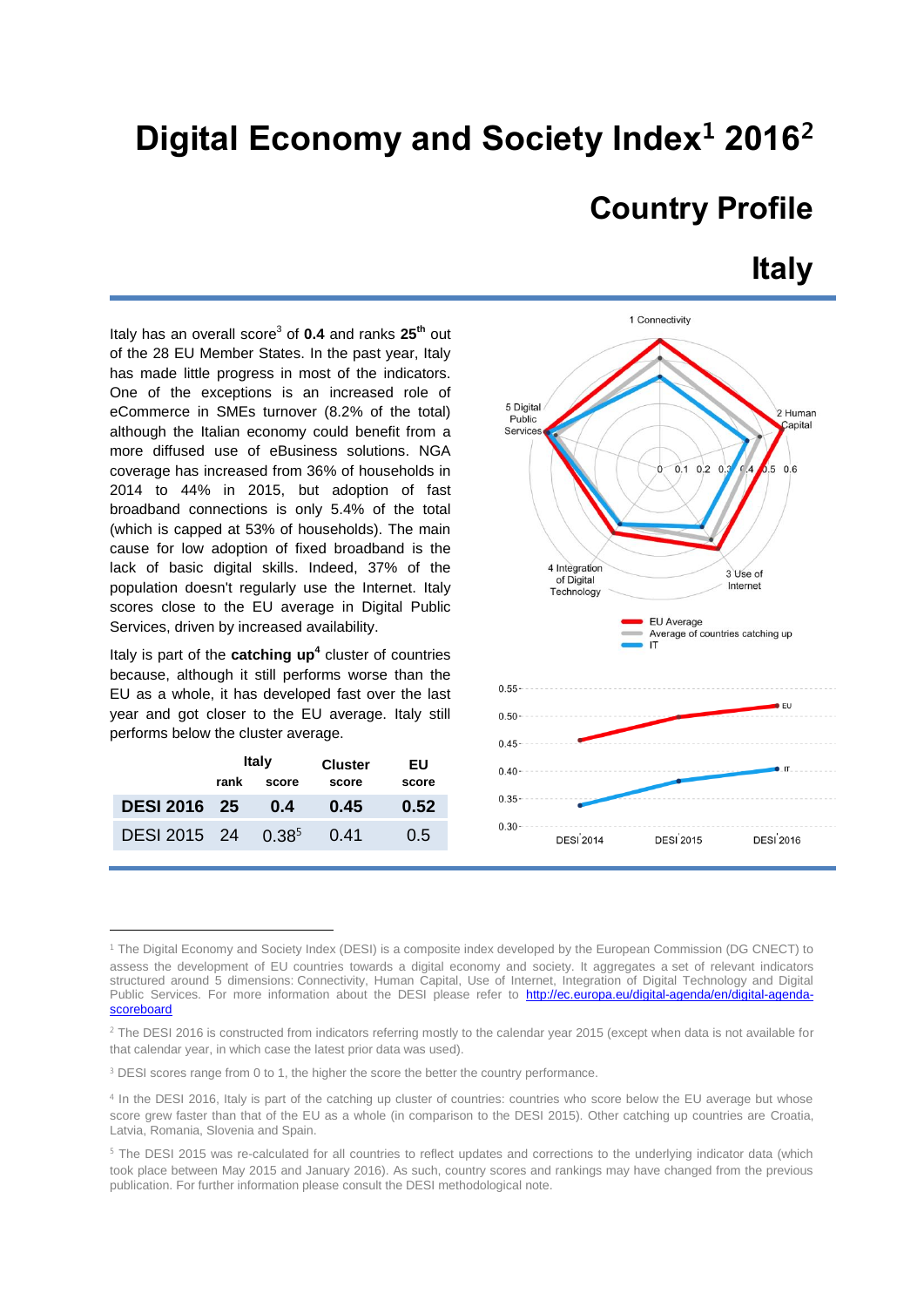## **1 Connectivity**

| 1 Connectivity   | <b>Italy</b><br>rank<br>score |      | <b>Cluster</b><br>score | EU<br>score |  |
|------------------|-------------------------------|------|-------------------------|-------------|--|
| <b>DESI 2016</b> | 27                            | 0.42 | 0.51                    | 0.59        |  |
| <b>DESI 2015</b> | 27                            | 0.4  | 0.48                    | 0.57        |  |

With an overall Connectivity score of 0.42, Italy ranks 27<sup>th</sup> among EU countries. Broadband is widely available, but not fast broadband whose coverage progresses but not fast enough. The take-up of mobile broadband is more widespread.

|                                                                                                                                             | <b>Italy</b>                                    |               |      |                                                 |                  | EU                                              |
|---------------------------------------------------------------------------------------------------------------------------------------------|-------------------------------------------------|---------------|------|-------------------------------------------------|------------------|-------------------------------------------------|
|                                                                                                                                             | <b>DESI 2016</b>                                |               |      | <b>DESI 2015</b>                                | <b>DESI 2016</b> |                                                 |
|                                                                                                                                             | value                                           |               | rank | value                                           | rank             | value                                           |
| 1a1 Fixed BB Coverage<br>% households                                                                                                       | 99%<br>(June 2015)                              | $\rightarrow$ | 10   | 99%<br>(December 2014)                          | 11               | 97%<br>(June 2015)                              |
| 1a2 Fixed BB Take-up<br>% households                                                                                                        | 53%<br>(2015)                                   | ⋔             | 28   | 51%<br>(2014)                                   | 28               | 72%<br>(2015)                                   |
| 1b1 Mobile BB Take-up<br>Subscribers per 100 people                                                                                         | 75<br>(June 2015)                               | T             | 10   | 71<br>(December 2014)                           | 10               | 75<br>(June 2015)                               |
| 1b2 Spectrum<br>% of the target for spectrum to be harmonised at EU level                                                                   | 65%<br>(December 2015)                          | J             | 20   | 67%<br>(December 2014)                          | 20               | 69%<br>(December<br>2015                        |
| <b>1c1 NGA Coverage</b><br>% households, out of all households                                                                              | 44%<br>(June 2015)                              | ́↑            | 27   | 36%<br>(December 2014)                          | 27               | 71%<br>(June 2015)                              |
| <b>1c2 Subscriptions to Fast BB</b><br>% of subscriptions >= 30Mbps, out of fixed BB subscriptions                                          | 5.4%<br>(June 2015)                             | T             | 25   | $3.8\%$<br>(December 2014)                      | 26               | 30%<br>(June 2015)                              |
| 1d1 Fixed BB Price<br>% individual gross income spent for the cheapest standalone<br>Fixed Broadband subscription (lower values are better) | 1.8%<br>(Access cost:<br>2015; Income:<br>2014) | $\rightarrow$ | 19   | 1.8%<br>(Access cost:<br>2014; Income:<br>2014) | 21               | 1.3%<br>(Access cost:<br>2015; Income:<br>2014) |

Challenges indicated in last year's report remain: fixed broadband subscriptions remain low, at only 53% of households (confirming as the lowest percentage in the EU). On the contrary Italian citizens seem to prefer mobile broadband connections, with 75 subscriptions per each 100 individuals  $(10<sup>th</sup>$  highest value in the EU).

The other major challenge for Connectivity in Italy is the low availability of Next Generation Access networks, which has improved since last year (from 36% to 44%) but not more than in other EU countries (keeping its  $27<sup>th</sup>$  place).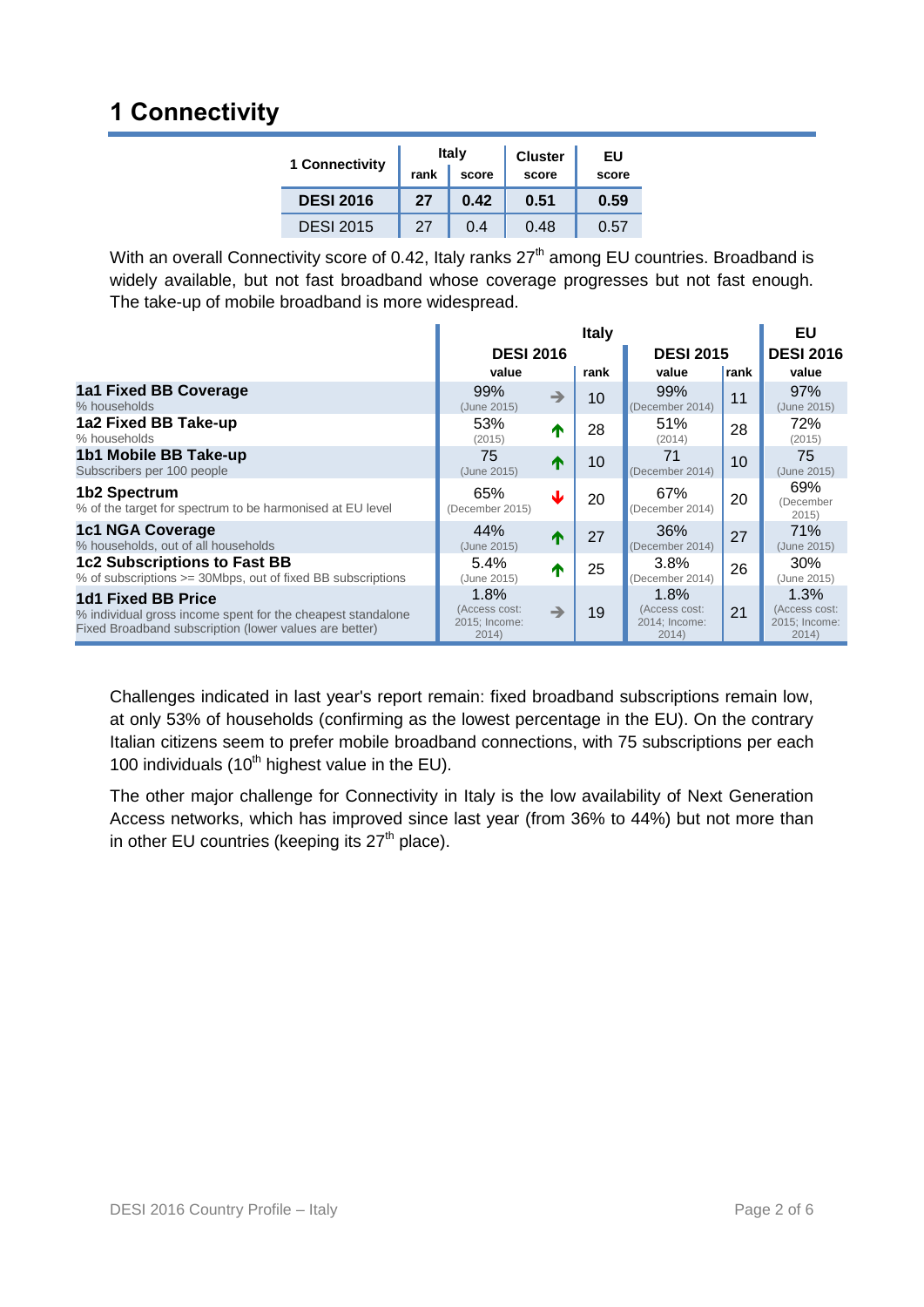#### **2 Human Capital**

|                  |               | <b>Italy</b> | <b>Cluster</b> | EU    |
|------------------|---------------|--------------|----------------|-------|
| 2 Human Capital  | rank<br>score |              | score          | score |
| <b>DESI 2016</b> | 24            | 0.42         | 0.48           | 0.59  |
| <b>DESI 2015</b> | 25            | 0.38         | 0.44           | 0.58  |

With a Human Capital score of 0.42, Italy ranks  $24<sup>th</sup>$  among EU countries. The country has improved its score and ranking in comparison to the previous year (0.38), but Human Capital endowment is still an issue for Italy.

|                                                                                     | <b>Italy</b>     |   |      |                  |      | EU               |
|-------------------------------------------------------------------------------------|------------------|---|------|------------------|------|------------------|
|                                                                                     | <b>DESI 2016</b> |   |      | <b>DESI 2015</b> |      | <b>DESI 2016</b> |
|                                                                                     | Value            |   | rank | value            | rank | value            |
| 2a1 Internet Users<br>% individuals (aged 16-74)                                    | 63%<br>(2015)    |   | 25   | 59%<br>(2014)    | 25   | 76%<br>(2015)    |
| 2a2 Basic Digital Skills<br>% individuals (aged 16-74)                              | 43%<br>(2015)    |   | 24   | n.a.             |      | 55%<br>(2015)    |
| <b>2b1 ICT Specialists</b><br>% employed individuals                                | 2.5%<br>(2014)   |   | 22   | 2.5%<br>(2013)   | 21   | 3.7%<br>(2014)   |
| <b>2b2 STEM Graduates</b><br>Graduates in STEM per 1000 individuals (aged 20 to 29) | 14<br>(2013)     | W | 22   | 13<br>(2012)     | 22   | 18<br>(2013)     |

Italy cannot hope to fully grasp the benefits of the digital economy as long as one third of its population refrains from using the Internet regularly. On the positive side, the share of regular Internet users has grown by 4 percentage points. But a substantial percentage (at least 31%) of those regular Internet users still lacks basic digital skills, constituting a further drag to the well-functioning of the Italian digital economy. The major cause of this lack of digital skills is to be found in the low level of education (the two are highly correlated) of the Italian population (only 42% of the population has an education level above lower secondary - ISCED 2 - the fourth lowest value in the EU28), and in the important share of aged population.

The education performance also explains the low level of STEM graduates among the population in their 20's, a statistic which has barely improved in the last year. Also the share of the ICT specialists in the economy is quite below the EU average and it has remained stable in the last year. Given the low share of STEM graduates and the slow integration of digital technology, the percentage of ICT specialists is unlikely to increase in the near future for reasons of both demand and supply.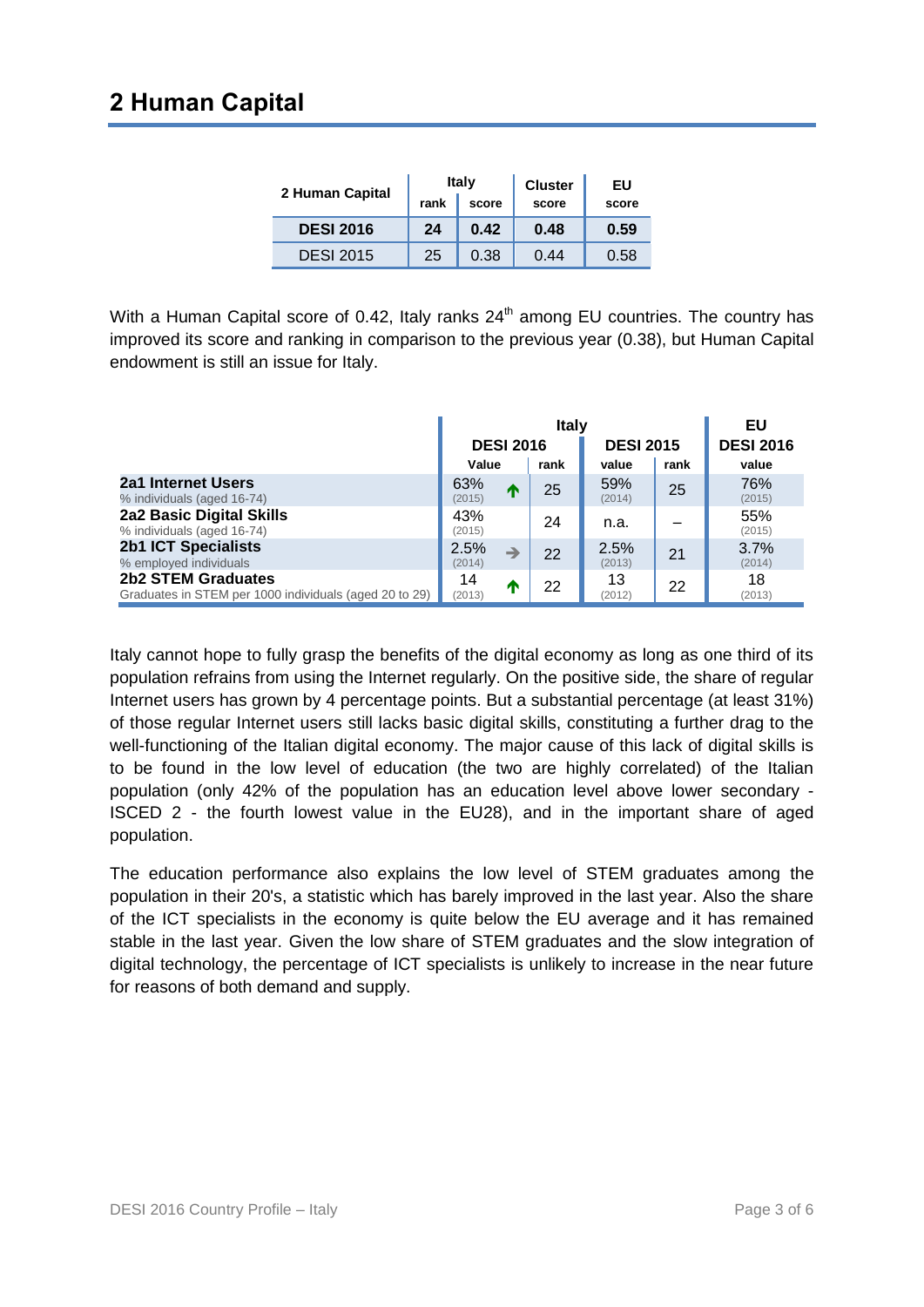| 3 Use of Internet |      | <b>Italy</b> | <b>Cluster</b> | EU    |
|-------------------|------|--------------|----------------|-------|
|                   | Rank | score        | score          | score |
| <b>DESI 2016</b>  | 28   | 0.33         | 0.4            | 0.45  |
| <b>DESI 2015</b>  | 26   | 0.34         | 0.39           | 0.43  |

In terms of the propensity of individuals to use Internet services, Italy scores 0.33 a slight decrease with respect to last year, putting Italy to the lowest rank among EU countries. Italians appear to refrain most from using the Internet when they need to make transactions, interact with others and read the news. Only in fruition of digital content Italy performs slightly better. Italians are also becoming more familiar with the online channel for shopping (+4 p.p.), in line with the increase experienced on the enterprise side.

|                                                                                                  | Italy                          |      |                  |      | EU               |
|--------------------------------------------------------------------------------------------------|--------------------------------|------|------------------|------|------------------|
|                                                                                                  | <b>DESI 2016</b>               |      | <b>DESI 2015</b> |      | <b>DESI 2016</b> |
|                                                                                                  | Value                          | rank | value            | rank | value            |
| 3a1 News<br>% individuals who used Internet in the last 3 months (aged 16-74)                    | 57%<br>₩<br>(2015)             | 26   | 60%<br>(2014)    | 26   | 68%<br>(2015)    |
| 3a2 Music, Videos and Games<br>% individuals who used Internet in the last 3 months (aged 16-74) | 52%<br>(2014)                  | 12   | 52%<br>(2014)    | 12   | 49%<br>(2014)    |
| 3a3 Video on Demand<br>% households that have a TV                                               | 19%<br>(2014)                  | 19   | 19%<br>(2014)    | 19   | 41%<br>(2014)    |
| 3b1 Video Calls<br>% individuals who used Internet in the last 3 months (aged 16-74)             | 34%<br>₩<br>(2015)             | 22   | 38%<br>(2014)    | 18   | 37%<br>(2015)    |
| <b>3b2 Social Networks</b><br>% individuals who used Internet in the last 3 months (aged 16-74)  | 58%<br>$\rightarrow$<br>(2015) | 24   | 58%<br>(2014)    | 22   | 63%<br>(2015)    |
| 3c1 Banking<br>% individuals who used Internet in the last 3 months (aged 16-74)                 | 43%<br>↑<br>(2015)             | 23   | 42%<br>(2014)    | 21   | 57%<br>(2015)    |
| 3c2 Shopping<br>% individuals who used Internet in the last year (aged 16-74)                    | 39%<br>↑<br>(2015)             | 25   | 35%<br>(2014)    | 26   | 65%<br>(2015)    |

Italian Internet users engage in online activities less than the EU average does. Only digital content fruition, like playing music, videos and games (52%) is performed by more Italian Internet surfers than the EU average. On the contrary, complex transactions like eBanking (43%) and shopping online (39%) are less common. The reading of online news is less diffused (57%) than in the almost totality of other EU states and is even decreasing. Reasons for that decrease that has been observed in the last two years could include the further diffusion of paid content (which discourages casual readers) and the widening of the Internet users' population (which displays lower education skills on average).

Also the use of the Internet to interact with others does not display high take-up in Italy: only 34% of Internet users make video calls over the Internet and 58% use regularly social networks. Only online shopping has improved significantly in percentage (from 35% to 39%) and in ranking (from  $26<sup>th</sup>$  to  $25<sup>th</sup>$ ) while all the other activities have stagnated or slightly decreased, resulting in slipping positions in the EU ranking as the majority of other countries has made some improvement.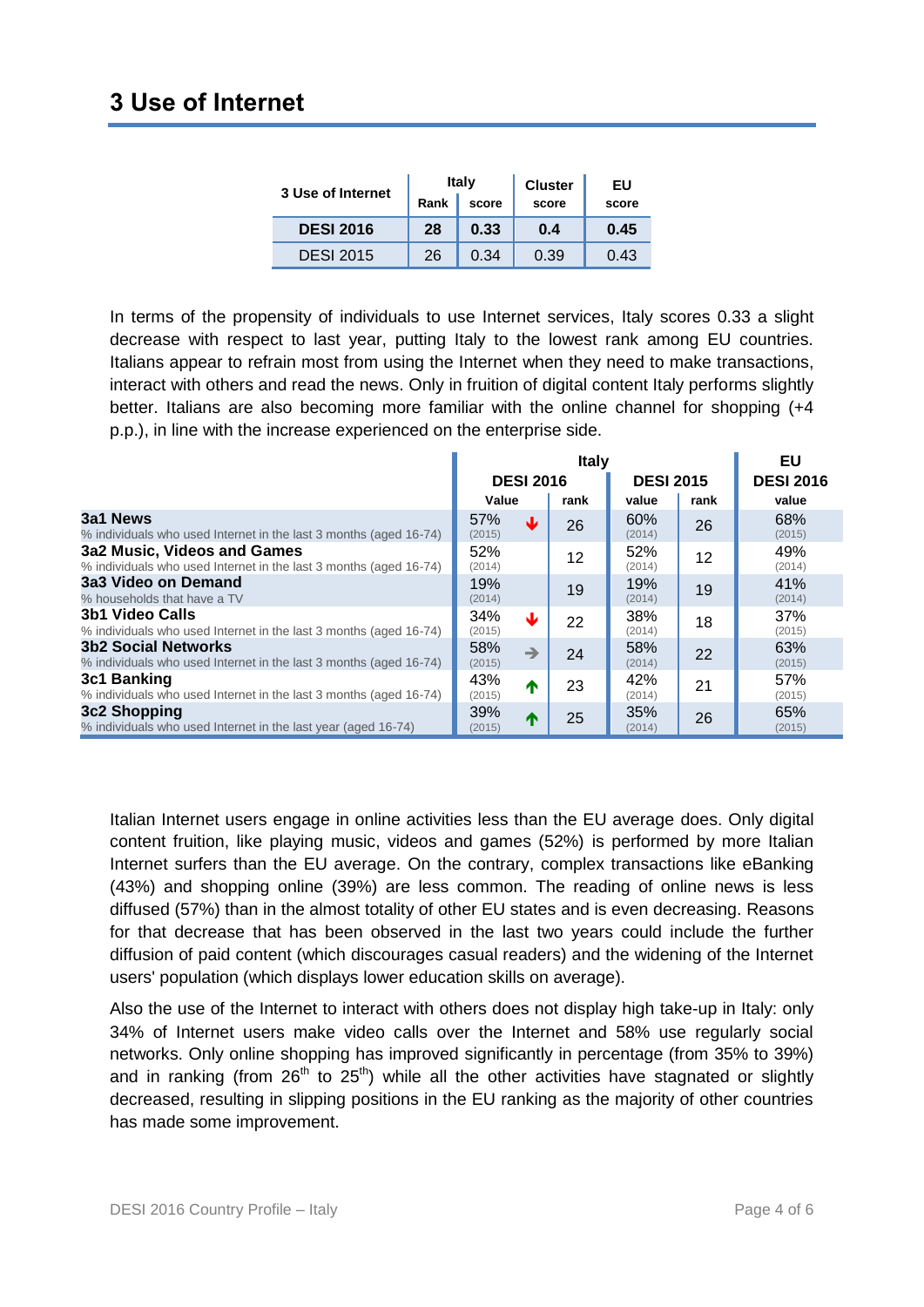#### **4 Integration of Digital Technology**

| 4 Integration of Digital Technology |      | <b>Italy</b> | <b>Cluster</b> | EU    |
|-------------------------------------|------|--------------|----------------|-------|
|                                     | rank | score        | score          | score |
| <b>DESI 2016</b>                    | 20   | 0.31         | 0.31           | 0.36  |
| <b>DESI 2015</b>                    | 20   | 0.29         | 0.27           | 0.33  |

Integration of Digital Technology by businesses is the dimension where Italy ranks second best of all DESI 2016 dimensions: with a score of 0.31 (substantially unchanged from last year), Italy ranks  $20<sup>th</sup>$  among EU countries. Italy's enterprises are not making much progress in the take up of eBusiness solutions but the eCommerce sales channel is gaining importance.

|                                                                                                 | <b>Italy</b>   |                  |      |                  |      | EU               |
|-------------------------------------------------------------------------------------------------|----------------|------------------|------|------------------|------|------------------|
|                                                                                                 |                | <b>DESI 2016</b> |      | <b>DESI 2015</b> |      | <b>DESI 2016</b> |
|                                                                                                 | value          |                  | Rank | value            | rank | value            |
| <b>4a1 Electronic Information Sharing</b><br>% enterprises (no financial sector, 10+ employees) | 36%<br>(2015)  | sk.              | 14   | 37%<br>(2014)    | 10   | 36%<br>(2015)    |
| 4a2 RFID<br>% enterprises (no financial sector, 10+ employees)                                  | 4.6%<br>(2014) |                  | 12   | 4.6%<br>(2014)   | 12   | 3.8%<br>(2014)   |
| 4a3 Social Media<br>% enterprises (no financial sector, 10+ employees)                          | 14%<br>(2015)  | $\blacktriangle$ | 18   | 12%<br>(2014)    | 17   | 18%<br>(2015)    |
| 4a4 elnvoices<br>% enterprises (no financial sector, 10+ employees)                             | n.a.           |                  |      | 5.4%<br>(2014)   | 24   | n.a.             |
| 4a5 Cloud<br>% enterprises (no financial sector, 10+ employees)                                 | n.a.           |                  |      | 20%<br>(2014)    | 5    | n.a.             |
| <b>4b1 SMEs Selling Online</b><br>% SMEs (no financial sector, 10+ employees)                   | 6.5%<br>(2015) | m                | 25   | 5.1%<br>(2014)   | 28   | 16%<br>(2015)    |
| 4b2 eCommerce Turnover<br>% turnover of SMEs (no financial sector, 10-249 employees)            | 8.2%<br>(2015) | $\blacktriangle$ | 14   | 4.9%<br>(2014)   | 22   | 9.4%<br>(2015)   |
| 4b3 Selling Online Cross-border<br>% SMEs (no financial sector, 10+ employees)                  | 5.2%<br>(2015) | $\blacksquare$   | 22   | 4%<br>(2013)     | 24   | 7.5%<br>(2015)   |

A true digital economy is one where businesses take full advantage of the possibilities and benefits offered by digital technologies, both to improve their efficiency and productivity, as well as to reach costumers and realise sales.

It looks like Italian SMEs have been slowly realising that the eCommerce sales channel can be an important instrument for expanding their markets and fighting the consequences of the economic crisis. The more marked progress has been made by the share of turnover coming from eCommerce: it rose from 4.9% in 2014 to 8.2% this year (and consequently the rank went from  $22^{nd}$  to  $14^{th}$ ). The increase in the percentage of SMEs selling online (6.5%) and cross-border online (5.2%), however, has been less spectacular.

The adoption of eBusiness solutions hasn't witnessed the same progress, with the proportion of enterprises using Electronic Information Sharing (36%) substantially stable (indeed, slightly decreasing) and the use of social media only barely improving (from 12% to 14%). Instead, EU competitors were not standing still and this has resulted in a loss of positions in the EU ranking.